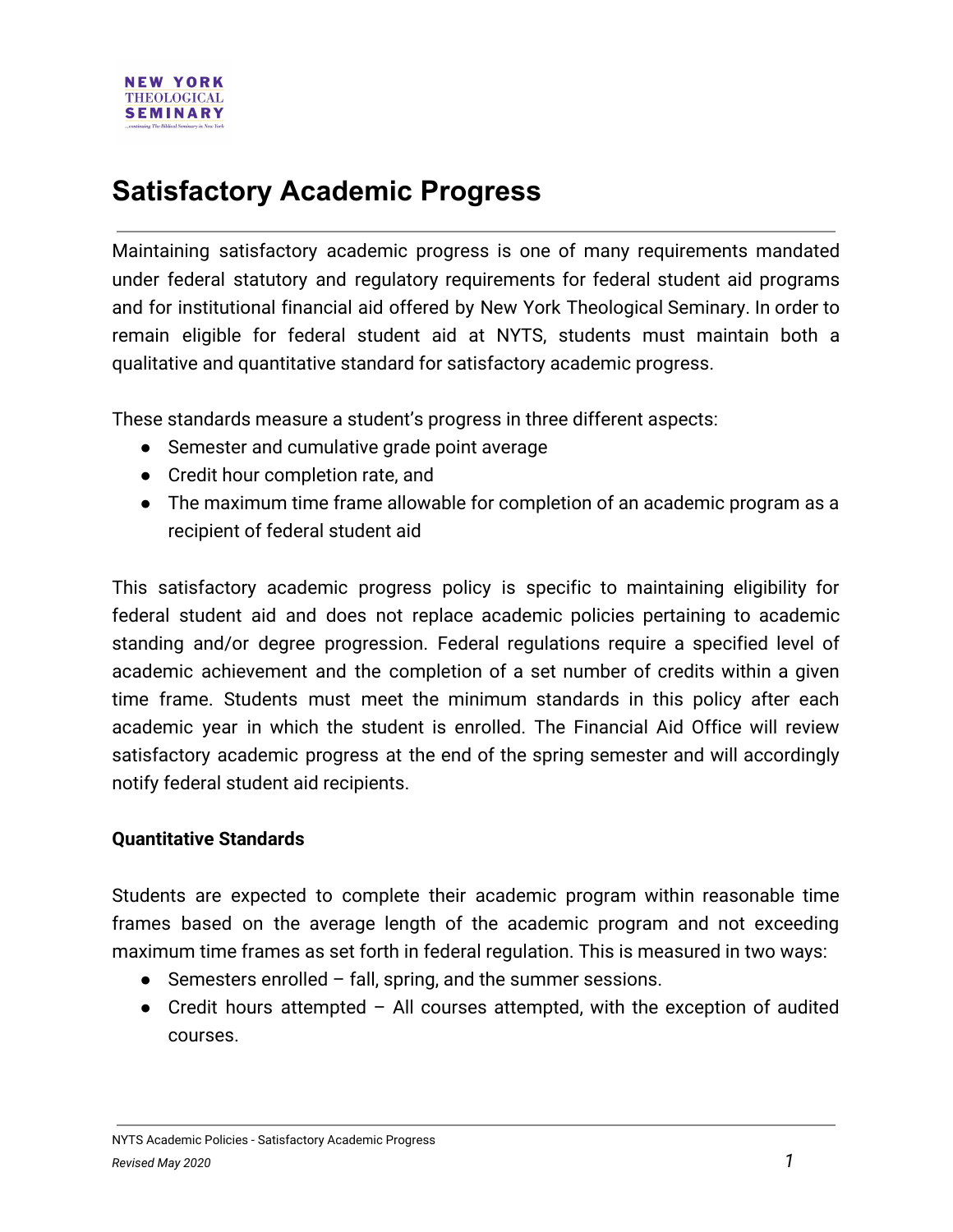

#### **Maximum Time Frames**

Credit hours included in the maximum time frame are comprised of all credits applied to a student's degree program, as follows:

- All transfer credits applied to the student's academic program.
- All credits attempted, regardless of passing or failing grades, and including incomplete grades, an unsatisfactory grade, no grade, or a withdrawal from a course.
- Courses taken for credit or no credit.
- All courses taken, regardless of a student's change of academic program, and regardless of whether a student had multiple majors and/or academic concentrations.
- All repeated coursework.

Audited courses are not counted towards maximum time frame.

| Average and maximum time frames are as follows: |  |  |  |
|-------------------------------------------------|--|--|--|
|                                                 |  |  |  |

| <b>Degree Program</b>                              | Avg. Timeframe/Credit<br><b>Hours</b> | <b>Max. Timeframe/Credit</b><br><b>Hours</b> |
|----------------------------------------------------|---------------------------------------|----------------------------------------------|
| <b>Master of Divinity</b>                          | 4 years; 90 credit hrs.               | 7 years; 135 credit hrs.                     |
| Master of Pastoral Care &<br>Counseling            | 2 years; 48 credit hrs.               | 5 years; 72 credit hrs.                      |
| <b>Master of Religious Education</b>               | 2 years; 48 credit hrs.               | 5 years; 72 credit hrs.                      |
| <b>Master of Youth Ministry</b>                    | 2 years; 48 credit hrs.               | 5 years; 72 credit hrs.                      |
| Master of Religious Leadership<br>& Administration | 2 years; 48 credit hrs.               | 5 years; 72 credit hrs.                      |
| Doctor of Ministry                                 | 3 years; 42 credit hrs.               | 6 years; 63 credit hrs.                      |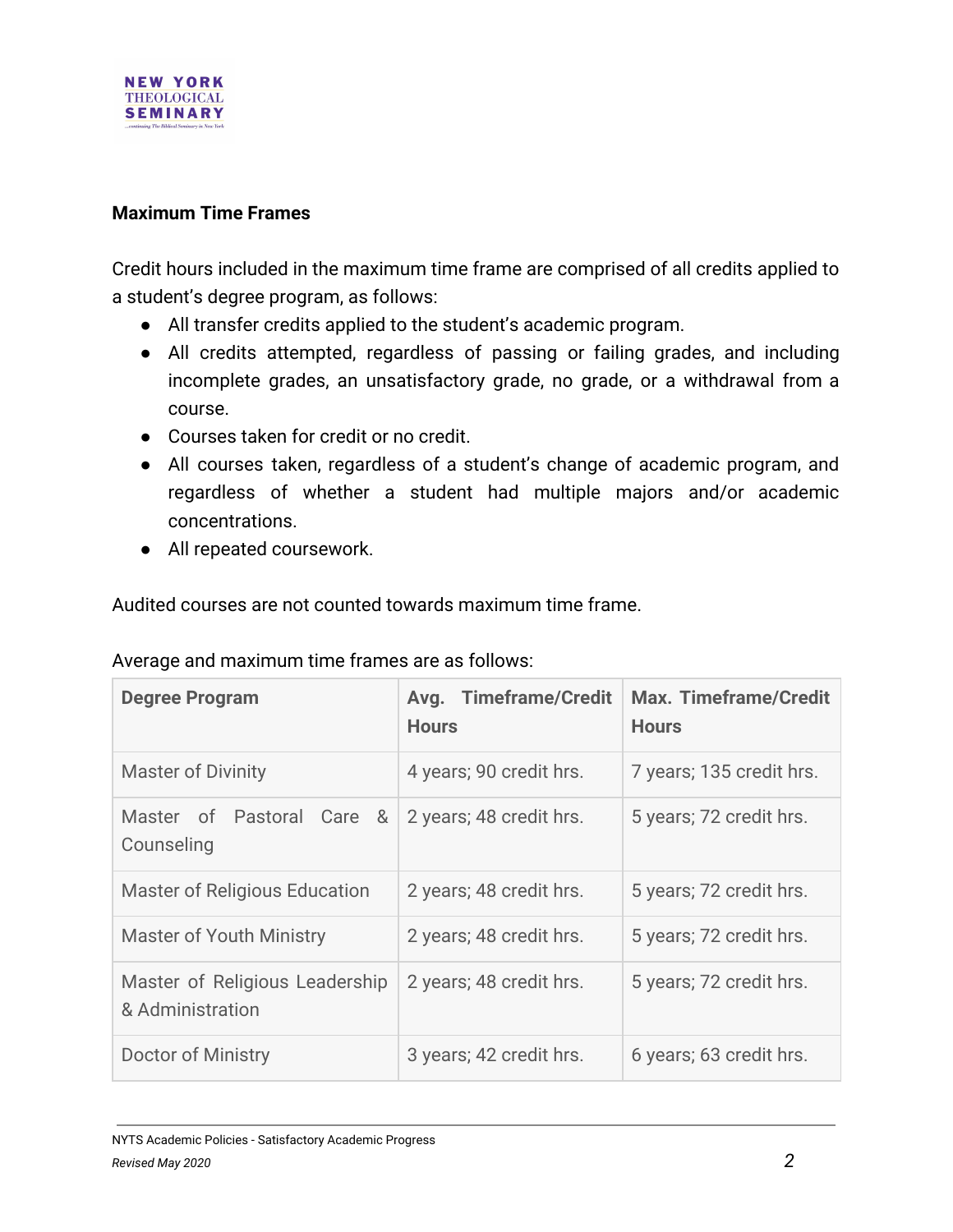

### **Rate of Completion/Pace**

The credit hour completion rate refers to the pace at which students must progress through their academic program to ensure that the student completes their academic program within the maximum time frame per federal regulation.

At the end of the academic year (June 30), the Financial Aid Office will evaluate a student's academic progress in accordance with the following regulatory formula:

*Pace = total hours completed ÷ total hours attempted*

This means that courses for which the student withdraws after the drop/add period has ended will be considered as attempted credit hours. For all students, attempted hours are defined as all courses in which they are enrolled after the drop/add period has ended and for which academic credit will be earned. This means that courses from which students withdraw after the drop/add period has ended will be considered attempted hours. All attempted hours will be counted regardless of whether financial aid was received. The following course designations are included in attempted hours:

- Withdrawals
- Incompletes
- No grades
- Courses taken as **Pass**/**Fail**
- Repeated coursework
- Failing grades

All graduate students will be expected to complete 67 percent of credit hours attempted, during all terms of enrollment, including the summer session.

### **Qualitative Standards**

New York Theological Seminary has established academic progress standards of at least a 2.0 grade point average for all degree programs. Therefore, students must maintain at least a 2.0 grade point average for continued federal student aid eligibility.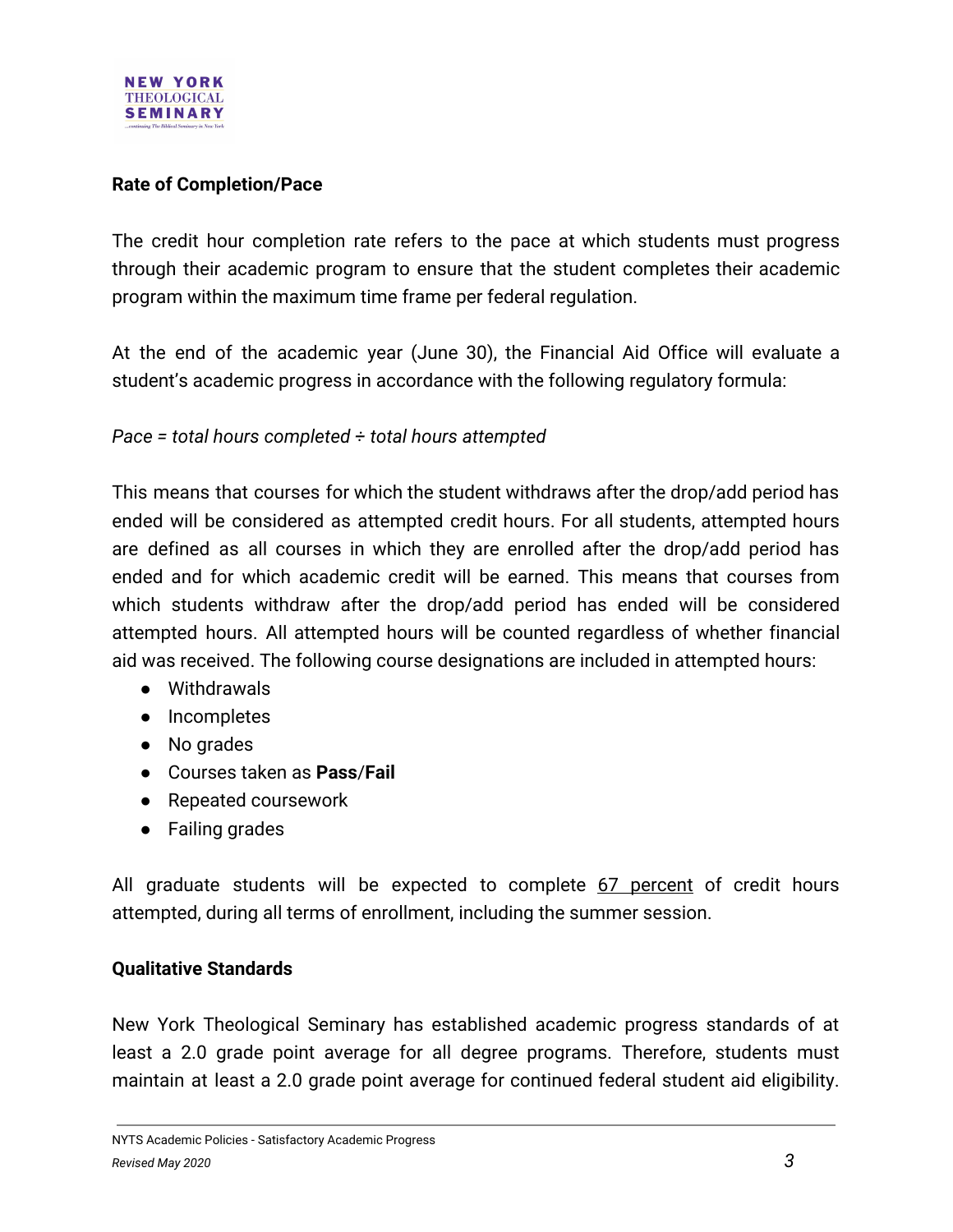Courses marked **AU**, **I**, **P**, **X**, or **W** are not considered in determining the grade point average, except that courses marked "I" will be considered when a final grade is recorded.

## **Evaluation of Satisfactory Academic Progress**

The Financial Aid Office will evaluate satisfactory academic progress for all students receiving federal student aid in accordance with this policy at the end of the academic year. Students who do not meet satisfactory academic progress will be notified of their status by email.

Students who fail to meet satisfactory academic progress requirements will be given an automatic financial aid warning and will have one semester to meet requirements as set forth in this policy. Failure to meet satisfactory academic progress requirements following a financial aid warning will result in the student being ineligible for all federal student aid. Students who become ineligible and have extenuating circumstances which contributed to poor academic performance may appeal to be placed on financial aid probation for one additional semester of eligibility. After a period of financial aid probation, students must either meet satisfactory academic progress requirements or fund their educational expenses without the use of federal student aid.

A student may appeal the denial of federal student aid by writing to the Financial Aid Committee. Appeals are considered in cases where there has been a death of a relative, injury or illness of the student, or other special circumstances. Our committee may consult with deans, professors, or physicians (as appropriate) to determine if an appeal for financial aid probation should be approved.

The appeal must include:

● A letter of explanation as to why the student failed to make satisfactory academic progress along with supporting documentation that substantiates the circumstances. Documentation should be from unrelated adults such as professors, academic advisors, clergy, doctors, or mental health professionals.